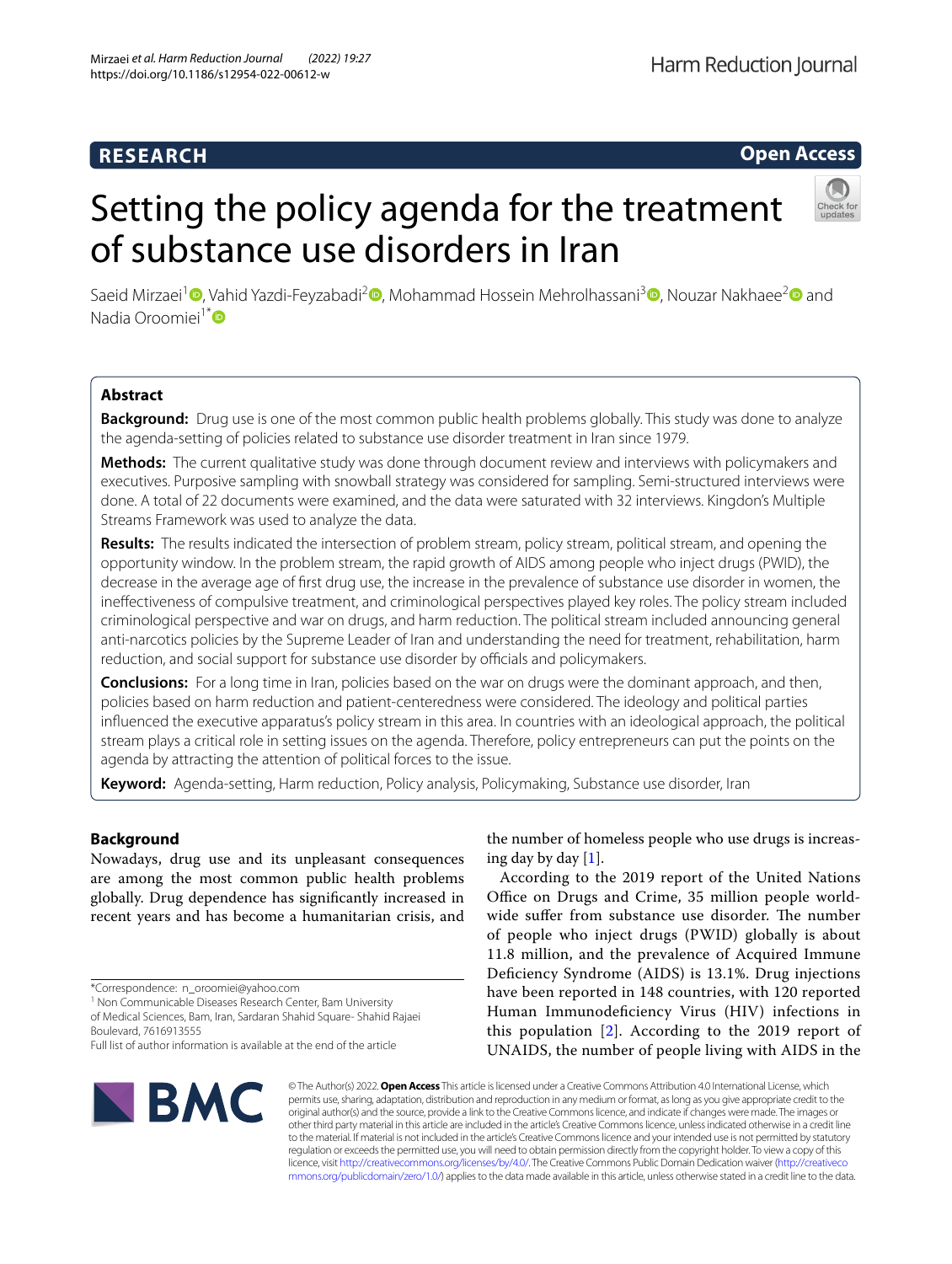Middle East and North Africa (MENA) is estimated at 230,000. Also, 43% of new HIV infections were PWID [[3](#page-8-2)]. Considering the harmful physical, psychological, cognitive, and social efects of the drug, pay attention to this issue  $[4]$  $[4]$ .

For a long time, various approaches have been considered to solve this problem. For many years, the approach of combating the supply of the drug was the approach chosen by most countries in the world [[5\]](#page-8-4). Most countries in the world welcomed this approach, and huge costs were allocated  $[6]$  $[6]$ . Over time, more studies were conducted on the causes of substance use disorder in the world. The findings of studies showed that substance use disorder is a multifaceted and complex phenomenon associated with different reasons. Therefore, this problem cannot be solved only by combating the supply of the drug. Despite the relentless eforts made in the feld of compulsive and combating the supply of the drug, attention was paid to the field of demand. The demand includes several interventions to treat people who use drugs [\[7](#page-8-6)]. These interventions have been more or less welcomed by diferent countries and have spread widely globally [\[6](#page-8-5)], and Iran is not an exception. Iran is based in the MENA region [[8](#page-8-7)]. Geographically, due to its proximity to Afghanistan and Pakistan (about 1800 km of the common border), the world's largest producers of opium and heroin, Iran is located in the east–west transit route and has a critical position  $[9]$  $[9]$ . Traditional drug traffickers use Iran's shortest possible route to transport the drugs produced in neighboring eastern countries from east to west. About 80% of the world's heroin is made in Afghanistan, and more than three-quarters of these drugs are trafficked through Iran and Pakistan  $[10]$  $[10]$  $[10]$ . Therefore, based on the strategic position of Iran, a signifcant threat is posed to the Iranian society [[11,](#page-8-10) [12](#page-8-11)].

According to the global statistics, the prevalence of substance use disorder in Iran has increased from 1.61 in 1990 to 1.97 in 2017. Also, the rate of deaths due to drug use per 100,000 people in Iran has increased from 2.25 in 1990 to 3.68 in 2017 [[2\]](#page-8-1). According to the 2018 statistics, there are 437,000 PWID in the MENA region, of whom about 200 000 are in Iran [\[13](#page-8-12)].

Like many other countries in the world, Iran has pursued the policy of war on drugs for many years. In 2004, at the initiative of the State Welfare Organization of Iran, the country moved toward harm reduction policy. In general, various treatment policies have been adopted during the past years regarding substance use disorder in Iran [[14\]](#page-8-13). Although studies in substance use disorder have been conducted in Iran [[15–](#page-8-14)[17](#page-8-15)], the policymaking of drug abuse has received little attention. Therefore, the present study aimed to analyze the agenda-setting of policies related to treatment of substance use disorder in Iran since the beginning of the Iranian revolution in 1979.

## **Methods**

This study was conducted to identify the process of agenda-setting of policies related to treatment of substance use disorder in Iran since the beginning of the Iranian revolution in 1979 by reviewing documents and interviewing policymakers and executives. By documents, we mean all documents, policies, laws, and protocols related to substance use disorder in the areas of treatment and harm reduction in Iran, which were published from January 1979 to June 2021 and are available to the public. The research team purposively started identifying the key high-level documents through library search and referring to the websites of Expediency Discernment Council, Iran Drug Control Headquarters, General Directorate of Treatment and Social Support of Iran Drug Control Headquarters, Ministry of Health and Medical Education, Ministry of Cooperatives Labour and Social Welfare, State Welfare Organization of Iran, Islamic Parliament of Iran, and Social Council of Iran. The documents were selected based on Jupp quadruple considerations, including authenticity, credibility, representativeness, and meaning  $[18]$ . The research team set the original version of the documents is formally approved. National documents that were approved at the ministerial level and provincial level were reviewed. The content of each of these documents, which was related to the drug use and drug treatments, was selected for analysis.

A total of 22 documents were reviewed. The documents were studied separately by 3 members of the research team; some parts of the text related to the research topic were selected, and then, the content of these parts was analyzed. The reviewing documents were used to adapt and complete the data obtained from the interviews.

The research community of policymakers and executives includes all key informants who involved in the policymaking process of substance use disorder in the Ministry of Health and Medical Education, State Welfare Organization of Iran, Iran Drug Control Headquarters, State Prisons, and Security and Corrective Measures Organization, and Expediency Discernment Council at the national, provincial, and local levels. The research sample included key informative interviewees in the Ministry of Health and Medical Education, State Welfare Organization of Iran, Iran Drug Control Headquarters, State Prisons, and Security and Corrective Measures Organization, and Expediency Discernment Council and the affiliated groups that are directly involved in policymaking and executing policies related to the treatment of substance use disorder.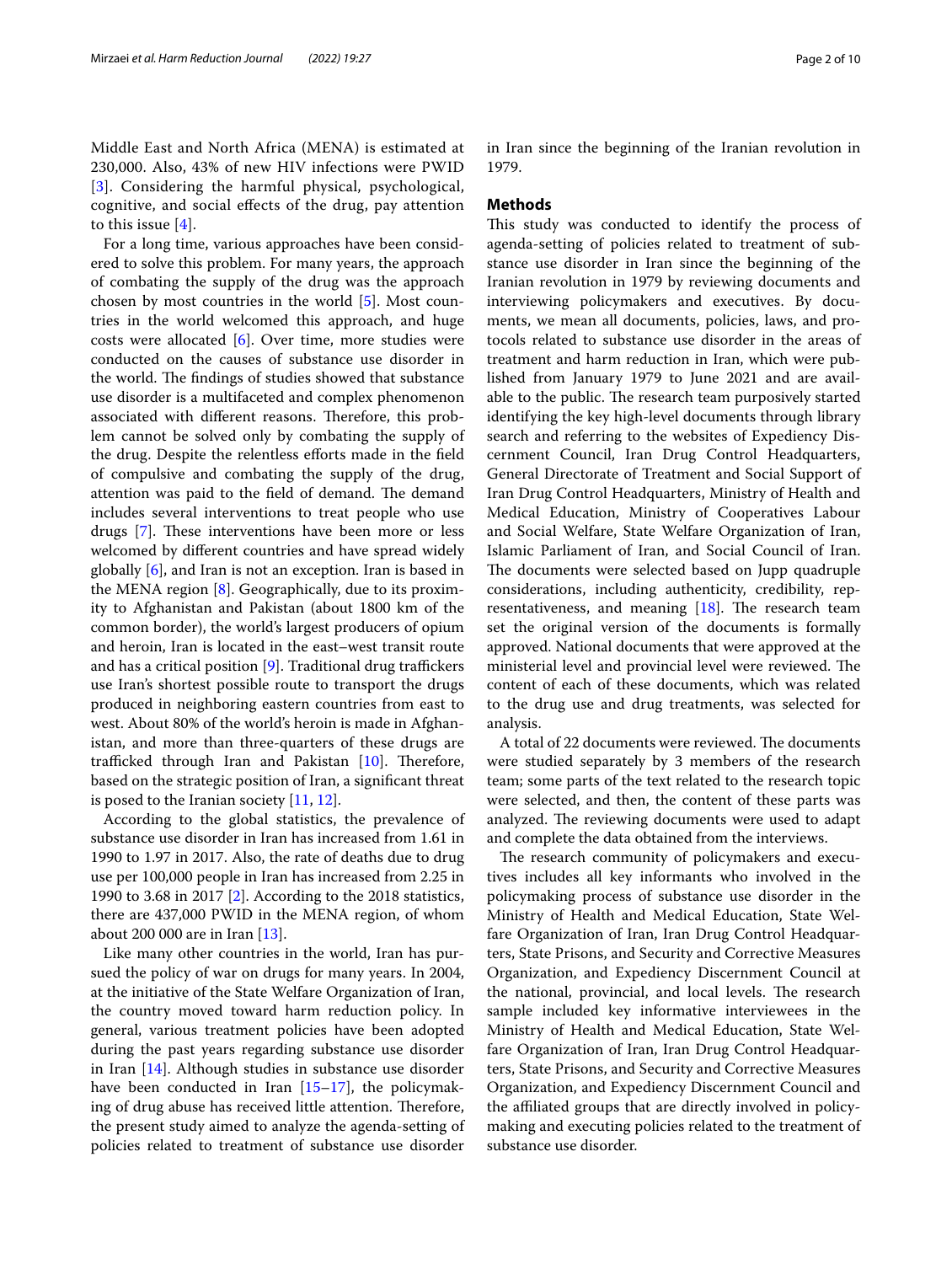## <span id="page-2-0"></span>**Table 1** Distribution of interviewees at three levels

| Level      | Position                                                                                                                                              | Nos. |
|------------|-------------------------------------------------------------------------------------------------------------------------------------------------------|------|
| National   | Department of Mental and Social Health and Addiction of Ministry of Health and Medical Education                                                      |      |
|            | Expert of Mental and Social Health and Addiction of Ministry of Health and Medical Education                                                          |      |
|            | Office of Prevention and Treatment of Drug Abuse, Department of Mental and Social Health and Addiction of Ministry of Health<br>and Medical Education |      |
|            | Member of the Treatment Committee of Iran Drug Control Headquarters                                                                                   | 2    |
|            | Member of the Independent Drug Control Committee of Expediency Discernment Council                                                                    |      |
|            | Deputy for Addiction Prevention of State Welfare Organization of Iran                                                                                 |      |
| Provincial | Experts of the Addiction Office of the Welfare Organization of Kerman Province                                                                        |      |
|            | Deputy for Addiction Prevention of Welfare Organization of Kerman Province                                                                            |      |
|            | Addiction Specialists of Kerman University of Medical Sciences                                                                                        | 2    |
|            | Department of Mental and Social Health and Addiction of Kerman University of Medical Sciences                                                         |      |
|            | Supervision and Accreditation Management Unit of Kerman University of Medical Sciences                                                                |      |
|            | Experts of Drug Abuse of Supervision and Accreditation Management Unit of Kerman University of Medical Sciences                                       |      |
|            | Department of Mental and Social Health and Addiction                                                                                                  |      |
|            | Secretariat of the Anti-narcotics Coordination Council of Kerman                                                                                      |      |
|            | Therapist of the Anti-narcotics Coordination Council of Kerman                                                                                        |      |
|            | Experts of the Anti-narcotics Coordination Council of Kerman                                                                                          |      |
|            | Health and Treatment Department of Central Prison of Kerman                                                                                           |      |
| Local      | Officials of methadone maintenance therapy centers, therapeutic community, drug courts, and drop-in centers in Kerman                                 | 4    |
| Total      | 32                                                                                                                                                    |      |

The sampling method was purposive with snowball strategy and maximum variation. The research team purposefully interviewed individuals involved in policymaking and implementation of drug policies according to the inclusion criteria. The inclusion criteria included at least 3 years of work experience in policymaking and executing policies related to the treatment of substance use disorder and harm reduction, informing interviewees about the policymaking and executing policies, having the most expertise in this area, and the willingness of the interviewees to participate in the research.

The research team then asked them to introduce other people who could have information in research (snowball strategy). The research team tried to have maximum diversity in the interviewees in that the interviewees were representative of diferent approaches and organizations to examine diverse approaches. The semi-structured interview and the interview guide were used to collect the data. After 32 interviews, the data were saturated. The distribution and characteristics of the interviewees are summarized in Tables [1](#page-2-0) and [2](#page-2-1), respectively. To analyze the qualitative data, the recorded interviews were accurately transcribed. Notes on the feld and fndings of the review of documents were added to this section. Kingdon's Multiple Streams Framework was used; in case of the emergence of new themes, they would be mentioned.

## **Accuracy and robustness of data**

To ensure the credibility of the data, the interviews and the extracted content were referred to the interviewees by the research team and their opinions were applied. Also, interviewing and reviewing documents were used to collect information for the credibility of the fndings. Moreover, for ensuring dependability, two members of the research team were asked to extract the content of the interviews and did thematic analysis. Disputes on themes extracted by two researchers were discussed in a meeting with all members of the research team in order to reach a collective agreement on the disputed themes. Confrmability was achieved by preserving the documents in the qualitative stages of the research, as well as the prolonged engagement of the researchers with the research data and immersion in them. For ensuring transferability, the entire research process was recorded in full detail to follow the research path and external check.

<span id="page-2-1"></span>

| <b>Table 2</b> Characteristics of interviewees |  |  |  |
|------------------------------------------------|--|--|--|
|------------------------------------------------|--|--|--|

| <b>Education level</b> | Frequency (%) | Gender | Frequency (%) |  |
|------------------------|---------------|--------|---------------|--|
| <b>BA</b>              | 6(18.75)      | Female | 10(31.25)     |  |
| MA                     | 2(6.25)       | Male   | 22 (68.75)    |  |
| PhD/MD                 | 24(75)        |        |               |  |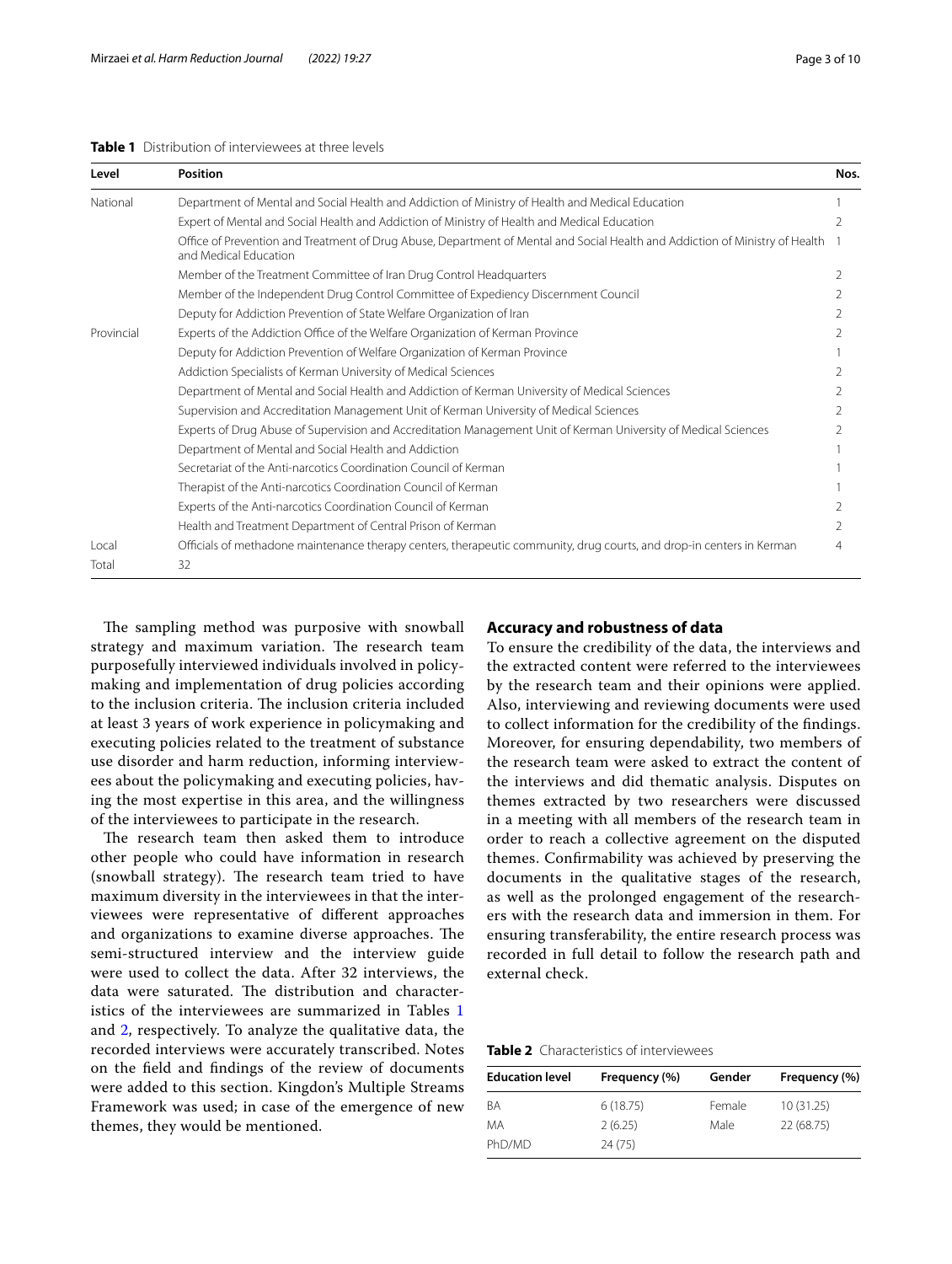<span id="page-3-0"></span>

| Table 3 Summary of factors affecting agenda-setting of policies related to the treatment of substance use disorder |  |  |  |  |  |  |  |
|--------------------------------------------------------------------------------------------------------------------|--|--|--|--|--|--|--|
|--------------------------------------------------------------------------------------------------------------------|--|--|--|--|--|--|--|

|                | <b>Main class</b>  | <b>Subclass</b>                                                                                                                                          |  |  |
|----------------|--------------------|----------------------------------------------------------------------------------------------------------------------------------------------------------|--|--|
| Agenda-setting | Problem stream     | Indicators:                                                                                                                                              |  |  |
|                |                    | Increase in drug detection and arrested people involved in drug crimes during the years after the Iranian<br>revolution                                  |  |  |
|                |                    | The rapid growth of the pattern of AIDS transmission among PWID                                                                                          |  |  |
|                |                    | Increase in high-risk sexual behavior among people who use drugs                                                                                         |  |  |
|                |                    | Decrease in the average age of first drug use                                                                                                            |  |  |
|                |                    | Increase in the number of injecting and non-injecting people who use drugs                                                                               |  |  |
|                |                    | Increase in prevalence of drug use in women                                                                                                              |  |  |
|                |                    | Lack of effectiveness of compulsive treatment methods and criminological perspective                                                                     |  |  |
|                |                    | Increase in the number of deaths due to drug use                                                                                                         |  |  |
|                |                    | Increase in the social harms and crimes related to drug use                                                                                              |  |  |
|                |                    | Focusing events:                                                                                                                                         |  |  |
|                |                    | AIDS epidemic among PWID in the prison of Kermanshah                                                                                                     |  |  |
|                |                    | Announcement of general anti-narcotics policies by the Supreme Leader of Iran                                                                            |  |  |
|                |                    | Feedbacks:                                                                                                                                               |  |  |
|                |                    | Criticism to the health system due to the inability and unwillingness of the health system to treat substance<br>use disorder                            |  |  |
|                |                    | Increase in people's demands and dissatisfaction of people with the government's performance in the field of<br>substance use disorder                   |  |  |
|                | Policy stream      | Criminological perspective to drug use and the war on drugs                                                                                              |  |  |
|                |                    | Patient-centered perspective to people who use drugs and harm reduction                                                                                  |  |  |
|                | Political stream   | Announcement of general anti-narcotics policies of Iran                                                                                                  |  |  |
|                |                    | Understanding the need for treatment, rehabilitation, harm reduction, and social support for drug dependent<br>individuals by officials and policymakers |  |  |
|                | Opportunity window | People involved in the health system of Iran (especially the State Welfare Organization and physicians)                                                  |  |  |
|                |                    | Scientific and academic groups                                                                                                                           |  |  |
|                |                    | Responsible international organizations                                                                                                                  |  |  |

## **Results**

In this section, the details of agenda-setting policies related to treatment of substance use disorder are examined and interpreted (Table [3\)](#page-3-0).

## **Problem stream**

The problem stream was influenced by indicators, focusing events, and feedback related to the issue, which attracted the attention of policymakers to the treatment of substance use disorder.

## **Indicators**

One of the cases indicating the unfavorable situation of substance use disorder in Iran was the statistics published. Statistics published by the Iran Drug Control Headquarters showed that from 1996 to 2006, the number of drug detection has more than doubled and continued to increase in subsequent years; this number was 620,000 kg for 2015. Also, the total number of people arrested for drug-related crimes increased from 139,000 in 1996 to  $426,000$  in 2006  $[19]$  $[19]$ . The transmission of AIDS through sexual intercourse and injecting drug use in 1995 was 19 and 15 cases, respectively. In 2005, it was 175 and 195, respectively, indicating the rapid growth of the pattern of AIDS transmission among PWID. Reports show that the number of people living with AIDS among PWID was 24,000 in 2016, and 3800 people are added to this number every year [\[20\]](#page-8-18).

This report showed that non-injecting drug users, who use less invasive and unsafe methods for drug use, did not have suitable conditions for HIV prevalence. On the other hand, it should be noted that reports indicated a signifcant prevalence of HIV among non-injecting drug users. There were also groups with high-risk sexual behaviors among drug users. In this regard, one of the interviewees stated: "Statistics and reports showed that the situation is terrible. The pattern of AIDS transmission and high-risk sexual behaviors in drug dependent individuals showed that the situation is not favorable …." (I. 3).

The research results in 2004 showed that the average age of people who use drugs was 21 years and the average age of the first drug use was 16.7 years [[21\]](#page-8-19). Also, a rapid situational analysis study conducted by the State Welfare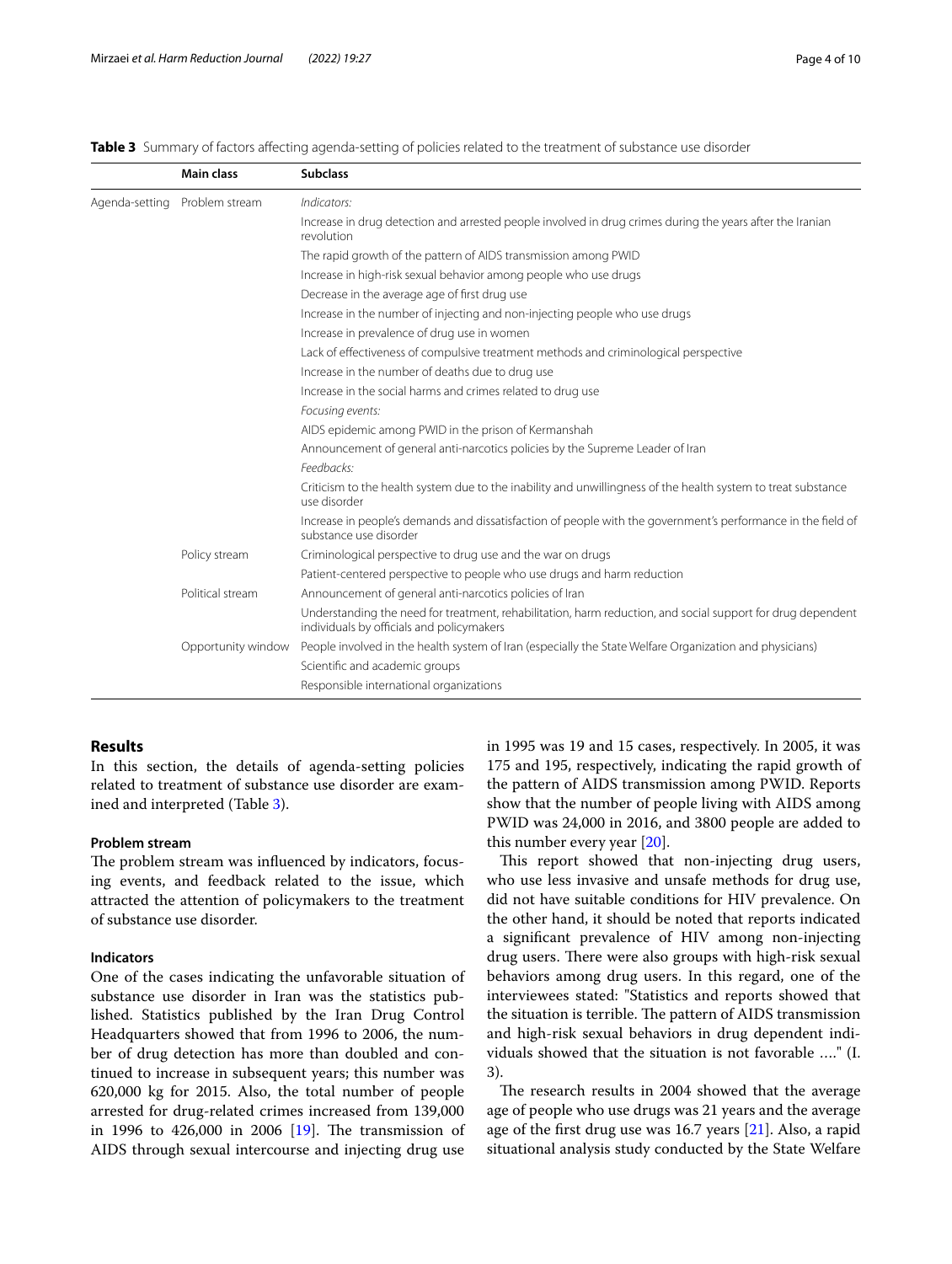Organization in Iran in 2004 showed that 65.9% of people had started drug use under the age of 20 [[19\]](#page-8-17). Since the low average age of the frst drug use is one of the factors that can increase the prevalence of substance use disorder and the subsequent problems, this indicator was also infuential in improving policymakers' attention.

Other critical indicators include the increase in the number of people who use drugs between 2000 and 2002; the number increased from 2 million to more than 3.5 million. The number of PWID increased by 7% during this period  $[22, 23]$  $[22, 23]$  $[22, 23]$ . The ratio of PWID to the total drug dependent individuals increased from 12.2 to 21.3% between 2004 and 2007  $[22]$  $[22]$  $[22]$ . The high risk of drug use in PWID, in terms of overdose and disease transmission, attracted the attention of policymakers. Another indicator was the increase in the prevalence of substance use disorder among women in the society, which is referred to as the feminization of substance use disorder; according to the reports of the State Welfare Organization, the rate of women's drug dependent was 1% in the 1990s, 5% in the 2000s, and 5% to 10% in 2010 [\[24](#page-8-22)].

Other issues that signifcantly impacted changing the policy approach were the inefectiveness of compulsive methods and criminological perspectives. Despite the widespread confrontation with the supply of drugs and the compulsive approach to substance use disorder, it was still one of the main challenges in Iran. For this reason, the need to change the approach to confronting drug use disorder was felt. But, that approach did not explicitly address those relevant goals of eradicating substance use disorder in Iran. In this regard, one of the interviewees stated: "We had a situation based on the encounters that we had in that period; not only did the number of people who use drugs reduce but also increased. According to the available data, more than 98% have returned to drug use, and we may not fnd the other 2%, or they might have died or withdrawn. At the same time, we said: Well, when this approach did not reduce the number of people who use drugs and even added to them, then, other things must be done…" (I. 11).

"It soon became clear that the concentration camps<sup>"1</sup> did not work very well; not only those who were released from these camps became better, but also their substance use disorder worsened and became more greedy for drug use; the type of drug they used became more dangerous. … Another problem with these treatment centers was that these centers were not cost–beneft." (I. 9).

Statistics of the Iranian Legal Medicine Organization also showed an increase in the number of deaths due to

drug use between 2004 and 2007, so the death number rose from 4006 to 4713  $[24]$  $[24]$ . On the other hand, substance use disorders played a signifcant role in many social harms; an interviewee said: "We focused on the costs posed to society. Many people may not know that many petty thefts that take place in the community are due to drug dependence. One may break the car glass to get money; s/he may break the car glass, pick up box wrenches, and sell it to buy the drug." (I. 1).

## **Focusing events**

Focusing events refer to those events and incidents that focus on problems. The AIDS epidemic among PWID was one such case.

The first case of HIV transmission through drug injection was observed in 1989, and by 1995, only about 5 to 10 new cases of HIV transmission were surveyed each year. However, with the outbreak in PWID in one of the prisons of Iran, Kermanshah, injecting drug use increased by 23 times in 1996 compared to the previous year, and it was mentioned, for the frst time, as the most common way of HIV transmission. The number of cases of HIV transmission through injection by 2005 has been steadily increasing. In 2007, an average of 14.3% of PWID was HIV positive [\[24\]](#page-8-22). One of the interviewees said:

"One of the issues that helped to change the perspective and the policy was the AIDS epidemic in the prison of Kermanshah; all of a sudden, the number of HIV positive PWID increased by 20 times, so our policymakers should have stopped this issue, we needed to doing something ….."(I. 15).

With the increase in the prevalence of infection in this group, Iran entered from a low prevalence stage to a concentrated prevalence stage. Due to the association of the HIV epidemic with covert and stigmatized behavior in some marginalized members of society, namely PWID, the national response became very difficult. The epidemic was a landmark event, sounding the alarm and drawing public attention. Iran's location in the transit route of the drug, and especially its neighborhood with Afghanistan as the largest producer of opium in the world, increased the substance use disorder rate in Iran, especially the spread of injecting drug use and spread of HIV.

One of the events that strongly infuenced the policy in this area was the announcement of general anti-narcotics policies by Iran's Supreme Leader. Before 2006, the Supreme Leader of Iran had verbally announced antinarcotics policies to organizations. Still, in 2006, under the frst paragraph of Article 110 of the Constitution, he announced the policies of this area in writing. Written communication of policies helped to align policies in this <sup>1</sup>\* camps where notorious people who use drugs are forcibly sent by order of **area.** In this regard, one of the interviewees said:

<span id="page-4-0"></span>

a judge and are not given any drug to withdraw.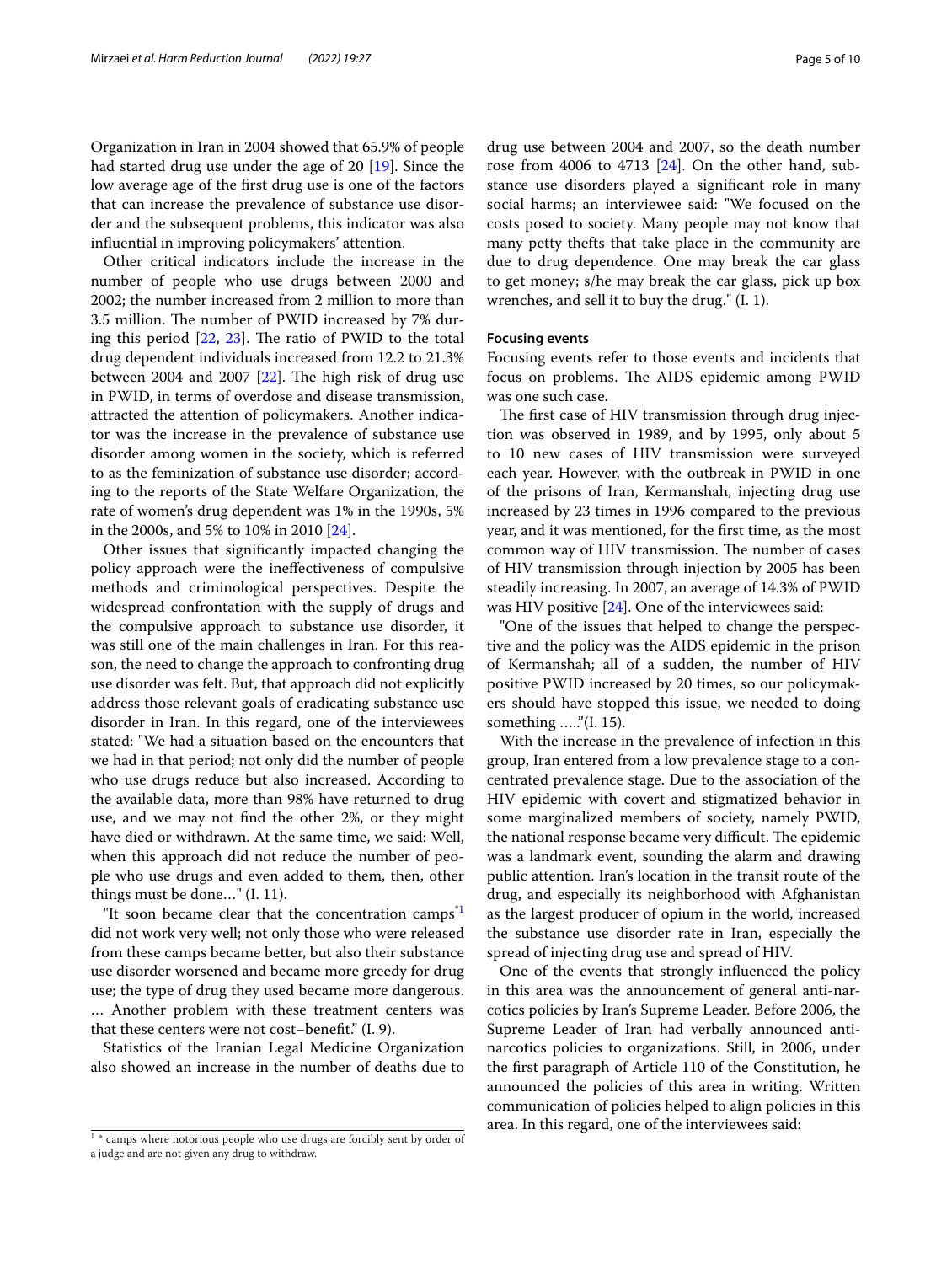*Since 1994, the Iran Drug Control Headquarters realized the need for national policies in the feld*  of drug use. Therefore, to implement the first para*graph of Article 110 of the Constitution, the Headquarters proposed to the Supreme Leader to integrate approaches in this feld by determining a national program.*

## **Feedbacks**

The feedbacks that highlighted substance use disorders are generally divided into two areas; criticism to the health system and increase in the people's demands, and public dissatisfaction with the government's performance in controlling substance use disorder.

One of the feedback provided to the health system that led to identifying the drug problem was its inability and unwillingness to solve problems and treat substance use disorder; at diferent periods, the health sector refused to perform its duties for various reasons. It has also been able to do so due to the lack of resources and facilities and was, therefore, criticized. In this regard, an interviewee stated:

"General policies say take people who use drugs and treat them. It is also supported by law, but its health system doesn't accompany it. Access to treatment for people who use drugs is difficult, so there is a gap between general policy and executive policy. When the level of access to treatments such as methadone maintenance therapy is not high and timely, a series of people who use drugs come to the streets, demands rise and, then, they say to take them. We say that the health sector should take and support them. They say that I can't, for whatever reason. The government is intervening here. The police take responsibility and deliver them to the drug courts very well. The health system is responsible for the intensification of judicial and disciplinary executive function…..."(I. 23).

The existence of drug dependent individuals in the city has caused a feeling of insecurity for the community, and it led to a public demand to solve this problem. Increasing demands of people also led to a better understanding of the policymaker and identifying the problem. On the other hand, according to opinion polls, unemployment, infation, and drug users were named the people's main concerns. In this regard, the interviewees say:

"Substance use disorder has become a constant concern of people and has created a kind of distrust of the people, in a way that people inadvertently become dissatisfed with the performance of the government and say that the government either does not want or cannot deal with this phenomenon. Something had to be done …." (I. 12).

## **Policy stream**

Policy stream refers to solutions and policy options to solve issues and problems. In general, the policymaking of substance use disorder treatment can be divided into criminological perspective, compulsive treatment method, the war on drugs, and harm reduction.

In the early years of the Iranian revolution, due to fundamental changes in the philosophy of governance and problems of the new government and, then, due to the onset of the Iran-Iraq war, the dominant view of drug use was the war on drugs. The policies of that period included the maintenance and rehabilitation of people who use drugs in the camps and the approval of the National Program for Prevention, Treatment, and Rehabilitation of Drug Abuse in 1994, the opening of reception, follow-up, and treatment units for selfreported people who use drugs in the State Welfare Organization and membership in the self-help groups.

The standard approach of all these actions was the war on drugs and withdrawal. Considering the inefectiveness of previous policies and the lack of reduction in the number of people who use drugs and treatment of people who use drugs, as well as the existence of local and international evidence of the effectiveness of treatment methods and the presence of evidence that indicated the existence of the problem stream, the criminological perspective gradually faded. The view of harm reduction emerged as a rival to the previous approach. In line with the harm reduction approach, various opioid substitution therapies and other drug dependence treatments such as opioid agonist maintenance treatment, Drop-in Centers (DICs) were established.

Needle and syringe programs, contraceptive methods, methadone, warm food and bathing, counseling services, and diagnostic tests, including HIV, are provided in DICs in Iran. Forming mobile response teams to provide services such as gathering of used needles and syringes, safe injection training to people who inject drugs, introducing the DICs and their benefts to homeless people who use drugs, distribution of condoms, sanitary napkin, needles and syringes to outreach groups are other DICs activities. There are few DICs for women in Iran and provide similar services, with the diference that due to the religious context of Iran, they provide services exclusively for women.

## **Political stream**

In the policies related to substance use disorder treatment, two issues had a signifcant impact on supporting the perspective of harm reduction and changing the approach, which will be discussed below.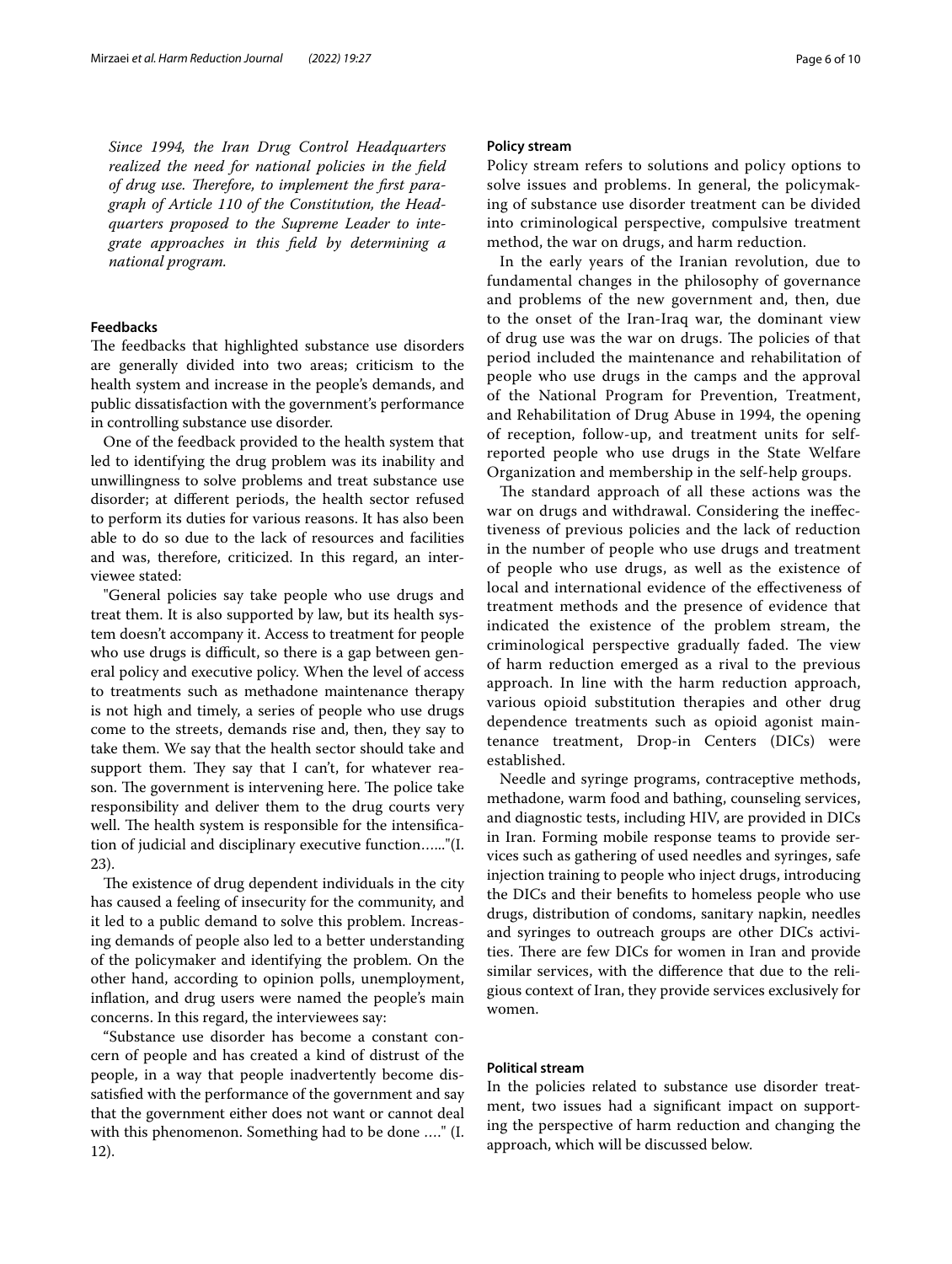The announcement of general anti-narcotics policies by Iran's Supreme Leader is one of the vital turning points in policymaking in this feld. With the announcement of these policies, the discourse diferences faded, and all proposed policies were aligned. On the other hand, the announcement of these policies refected the supportive view of the government on the issue of harm reduction and treatment of people who use drugs. In this regard, one of the interviewees said:

"The approach of Supreme Leader of Iran on the substance use disorder is that this situation is not normal. … In fact, he has always had a problem with drug use but has never opposed treatment and harm reduction. For example, in paragraph 5 of the general anti-narcotics policies, he explicitly states that drug use must be criminalized. Still, he excludes treatment and harm reduction programs, which means that he supports this view." (I. 21).

On the other hand, the Supreme Leader of Iran in social harm management in the country proposed a national division plan to the Ministry of Interior and identifed 5 priorities to solve the problem, among which were substance use disorders. He called on all country organizations to make an organized, scientifc, and trans-organizational efort and a national coalition to prevent and deal with social harms and problems. The request of the Supreme Leader of Iran, as the highest position in the policymaking area of the country, created an excellent opportunity for more cooperation of all relevant organizations to reduce the harm. On the other hand, the formation of the second wave of AIDS among PWID in the prison of Kermanshah and the risk of increasing the prevalence of this disease caused the officials to understand the need to address this issue more than before and to have a supportive perspective in this regard. Iran's accession to Single Convention on Narcotic Drugs in 1961 and amendment to the convention in 1972, Convention on Psychotropic Substances in 1971, political declaration guiding principles of drug demand reduction, and other resolutions of the 20th Special Session of the United Nations General Assembly in 1998 demonstrated the commitment of Iran and officials to reduce demand for drugs. In this regard, one of the interviewees said:

*Thank God in the mid-2000s, the officials in charge in various sectors agreed that the issue of substance use disorder is critical and should be addressed, although it was addressed before, this time, it is diferent. International and national evidence confrmed that criminological perspectives were not responsive, and the views had become more scientifc (I. 18).*

## **Discussion**

At the beginning of the twentieth century, there was no international regulation on drugs. With the International Opium Commission formation in 1909 by the USA, the first multinational commission was formed. This meeting laid the foundation for a global ban on non-medical and scientifc drug use [\[25](#page-8-23)]. Almost all countries ratifed it. These countries were required to enact domestic laws that defned the production, manufacture, distribution, trade, use, and possession of drugs as criminal activities. It also required the countries to provide adequate treatment to people who use the drug and seek assistance [[26\]](#page-8-24). In 1971, the USA introduced the concept of war on drugs [[25](#page-8-23)]. Although this new approach was costly and did not reduce drug-related death, disease, or crime, it was copied by many countries [[27](#page-8-25)]. In this approach, data on drug use were more important than drug use outcomes. Until 1981, the Centers for Disease Control and Prevention (CDC) announced the discovery of a new epidemic, later called AIDS [[28](#page-8-26)].

Despite the growing number of overdose deaths, rising drug-related crimes, prisoner numbers, and government expenditures, there was an increasing reliance on the war on drugs approach. As the HIV crisis deepened, in 1984, the CDC stated that not sharing needles and drug injection equipment was efective in HIV transmission [[26\]](#page-8-24). With growing evidence from the WHO in the last two decades of the twentieth century, in response to the vital role of people who inject drugs in the spread of HIV, drug policy has been increasingly infuenced by the harm reduction concept  $[26]$  $[26]$ . In 1988, the first needle exchange program was launched in the USA. In 1995, the results showed harm reduction is a comprehensive HIV prevention strategy. In fact, the HIV/AIDS epidemic served as an opportunity window to put harm reduction policy on the international agenda-setting. This approach change has afected the drug policy of many countries, such as Iran [\[26](#page-8-24), [28](#page-8-26)]**.**

## **Opportunity window and policy entrepreneurs**

The formulation of policies related to substance use disorder treatment in Iran is infuenced by the occurrence of diferent currents in policymaking. Various indicators and reports related to the increase in the prevalence of drug use and subsequent results in Iran, negative feedback on the performance of the Ministry of Health and Medical Education, and increasing public demands intensifed the problem and created the problem stream [[22,](#page-8-20) [29\]](#page-8-27). In the problem stream, Kingdon cites changes in indicators, feedback, and focusing events as signs that inform groups and communities about issues. In his view, changes in statistical indicators can potentially indicate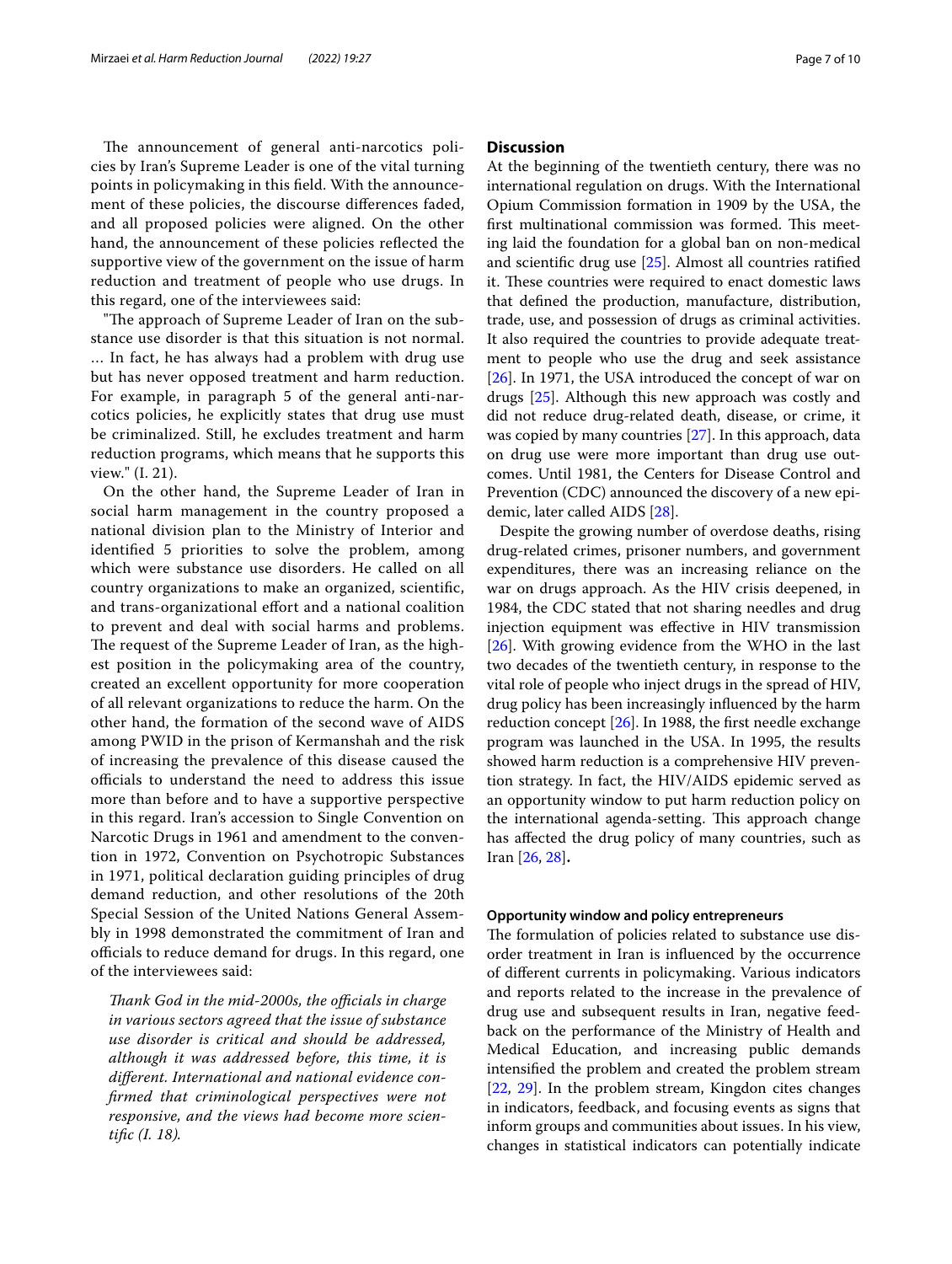the occurrence of the problem. If this fuctuation is confrmed based on reliable data and scientifc studies, it can focus on political decision-making [[30\]](#page-8-28).

On the other hand, the announcement of general anti-narcotics policies by the Supreme Leader of Iran and understanding the need for treatment, rehabilitation, and harm reduction by officials and policymakers provided the political stream to create the opportunity to accept the issue and the presence of harm reduction policies. Harm reduction policies were implemented as efective policies in diferent countries [[31\]](#page-8-29) such as Germany, the Netherlands [\[32](#page-8-30)], Canada [[33\]](#page-9-0), Australia [[33](#page-9-0)] in comparison to war on drugs policies. However, there was no suitable platform for implementing this policy in Iran before this. The war on drugs, first proposed by US President Nixon, was dominant in some parts of the world, including Iran [[34\]](#page-9-1). It should be noted that although the harm reduction approach has been set on the agenda, there is still an approach of war on drugs as a competing approach. Depending on the political party in the Presidency of Iran, one of the two approaches will be strengthened, and the other will be marginalized. Kingdon points out that the political streams refer to issues such as national morale, elections, government change, and the activities of interest groups. The political stream afects the political situation of society, which infuences the choice of solutions [[35\]](#page-9-2).

According to Kingdon's Multiple Streams Framework, these multiple streams come together at a specifc time and intersect. This is more likely to happen when an opportunity window opens. This window opens either by drawing attention to problems or creating political opportunities. In such a situation, a particular subject has the chance to become an option  $[30]$  $[30]$ . These streams provided vital opportunities for policy entrepreneurs to promote and pursue essential policy issues. According to Kingdon, policy entrepreneurs are organizers and catalysts of change that help agenda-setting, policy development, and implementation [[35\]](#page-9-2). As mentioned, with the problems raised in the issue of drug use, especially in the form of credible reports with statistics, policy entrepreneurs have become more sensitive. They have provided more ideas to solve the problem.

Policy entrepreneurs in substance use disorder treatment were specifcally active on 3 fronts and shaped the policy stream. These entrepreneurs included people related to the health system, especially the State Welfare Organization and the Ministry of Health and Medical Education, especially physicians, scientifc and academic groups, and international organizations. The health system sought to expand prevention and treatment activities. The scientific and educational groups presented international policies and evidence as ideas, and responsible international organizations showed the dimensions of the problem and the solution. However, according to Kingdon's theory, no policy is formed as long as there is no political stream. As before, substance use disorder treatment and harm reduction policies were implemented cross-sectionally and sporadically in some parts of Iran but generally were not set on the agenda. Therefore, as mentioned, with the announcement of general anti-narcotics policies by the Supreme Leader of Iran, policies of substance use disorder treatment were formed, and policy entrepreneurs linked 3 streams and set the issue on the agenda [\[36](#page-9-3)]. Findings of an investigation by Watson et al. showed that physicians' support has been infuential in the success of harm reduction policies  $[37]$  $[37]$ . The State Welfare Organization, especially the Deputy for Prevention and the head of the Addiction Office of the mentioned organization, played an active role in creating ideas and agenda-setting. They have been the frst policy entrepreneurs to provide evidence and information to shape the policy stream since 1996, and the efforts paid off in 2006 with the formation of the political stream. On the other hand, the number of medical graduates increased in the 2000s, and a large number of physicians became interested in substance use disorder treatment. The group's community support was also efective in the agenda-setting of substance use disorder treatment.

## **Conclusion**

Multiple streams show their sensitivity to diferent dynamics in problem defnition, solution formulation, and political processes that bring these streams together at the right time. The study's findings showed how each indicator, feedback, and the focusing event were efective in raising the issue. Although the policy stream helped to highlight the issue and increase the attention of policymakers, the political stream played a signifcant role in the announcement of general anti-narcotics policies by the Supreme Leader of Iran, as a strong political force helped the agenda-setting of this issue. The political stream has shown war on drugs and harm reduction approaches. For a long time, the war on drugs policy was the dominant approach and, then, harm reduction and patient-centered policies emerged as rivals for the previous approach.

Meanwhile, the policy stream in this area was infuenced by the ideology and political parties in the executive apparatus. In general, in countries with an ideological approach, the political stream plays a critical role in setting issues on the agenda. Therefore, policy entrepreneurs can pave the way for putting the issue on the agenda by attracting the attention of political forces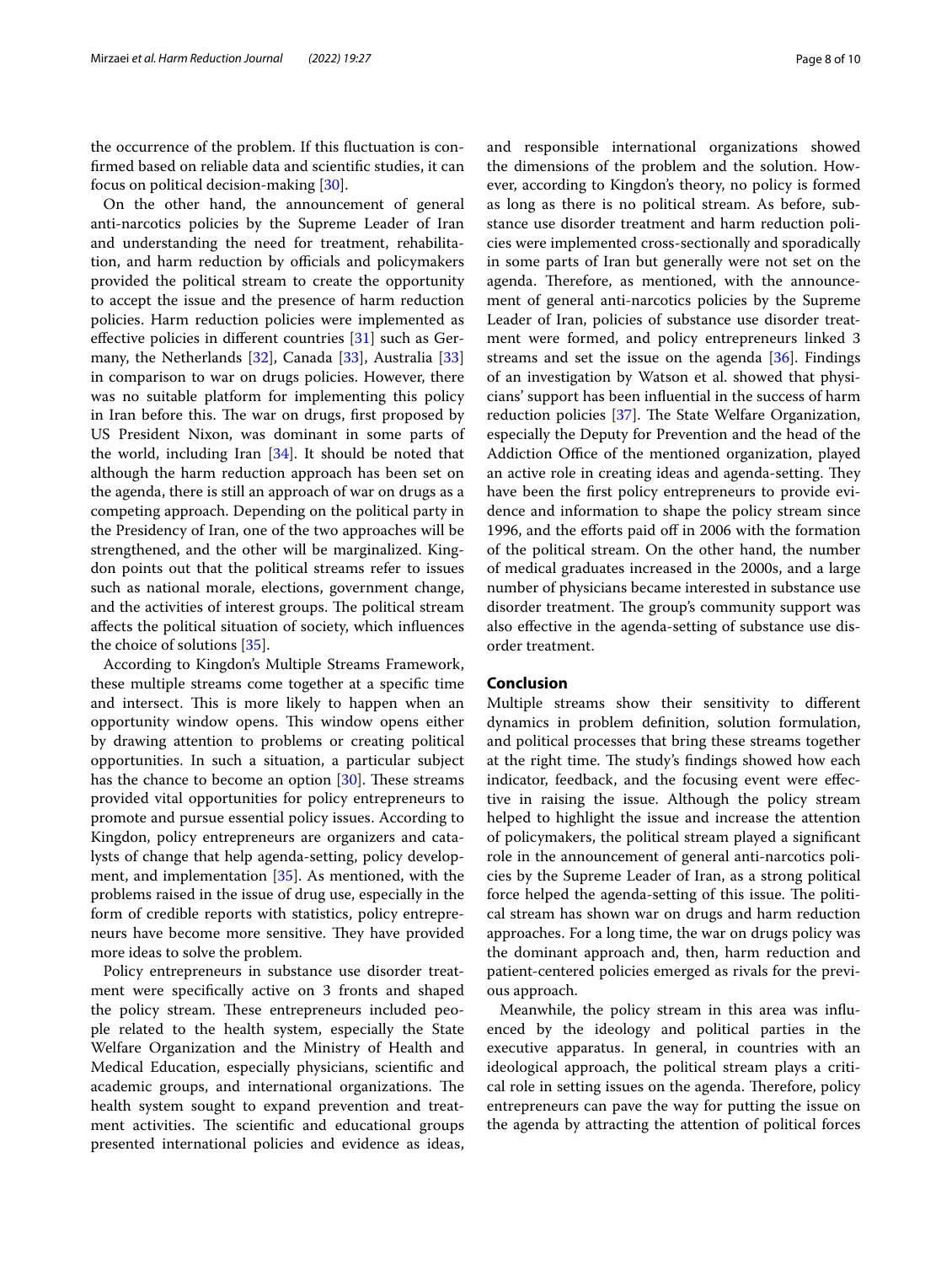## to the issue through various means such as mass media, scientifc studies, and statistics.

#### **Acknowledgements**

Not applicable.

#### **Authors' contributions**

NO, SM, MHM, and VYF involved in overall design of the study. NO and SM involved in data collection activities. NO, SM, and MHM involved in analysis, and conceptualization of the manuscript. NO and NN involved in writing the original manuscript draft. AAH, MHM, VYF, and NN involved in review and editing of subsequent manuscript drafts. All authors read the manuscript and approved the fnal version of the manuscript.

#### **Funding**

The authors of this article have not received any funding.

#### **Availability of data and materials**

The datasets used and analyzed during the current study are available from the corresponding author on reasonable request.

## **Declarations**

#### **Ethics approval and consent to participate**

This paper was approved by the Ethics Committee of Bam University of Medical Sciences, Iran. All participants provided written informed consent. Authors are responsible for correctness of the statements provided in the manuscript. Authors have consented to the submission of the manuscript to the journal.

#### **Consent for publication**

Not applicable.

### **Competing interests**

Authors declare that they have no fnancial competing interests. Authors declare that they have no non-fnancial competing interests.

#### **Author details**

<sup>1</sup> Non Communicable Diseases Research Center, Bam University of Medical Sciences, Bam, Iran, Sardaran Shahid Square‑ Shahid Rajaei Boulevard, 7616913555. <sup>2</sup> Health Services Management Research Center, Institute for Futures Studies in Health, Kerman University of Medical Sciences, Kerman, Iran. <sup>3</sup> Medical Informatics Research Center, Institute for Futures Studies in Health, Kerman University of Medical Sciences, Kerman, Iran.

# Received: 5 September 2021 Accepted: 7 March 2022

#### **References**

- <span id="page-8-0"></span>1. Feng L, Zhang W, Li X. Monitoring of regional drug abuse through wastewater-based epidemiology—a critical review. Sci China Earth Sci Springer. 2018;61:239-55.
- <span id="page-8-1"></span>2. United Nations Office on Drugs and Crime. World drug report 2019. Vienna; 2019.
- <span id="page-8-2"></span>3. UNAIDS. 2020 Global AIDS Update: Seizing the moment [Internet]. Geneva Jt. United Nations Program. HIV/AIDS (UNAIDS. Geneva; 2020. Available from: [https://www.unaids.org/sites/default/fles/media\\_asset/](https://www.unaids.org/sites/default/files/media_asset/2020_global-aids-report_en.pdf) [2020\\_global-aids-report\\_en.pdf](https://www.unaids.org/sites/default/files/media_asset/2020_global-aids-report_en.pdf).
- <span id="page-8-3"></span>4. Kadri AN, Wilner B, Hernandez AV, Nakhoul G, Chahine J, Griffin B, et al. Geographic trends, patient characteristics, and outcomes of infective endocarditis associated with drug abuse in the United States from 2002 to 2016. J Am Heart Assoc. 2019;8:012969.
- <span id="page-8-4"></span>5. Throckmorton DC, Gottlieb S, Woodcock J. The FDA and the next wave of drug abuse—proactive pharmacovigilance. N Engl J Med. 2018;379:205–7.
- <span id="page-8-5"></span>6. Harastani M, Benterkia A, Zadeh FM, Nait-Ali A. Methamphetamine drug abuse and addiction: effects on face asymmetry. Comput Biol Med. 2020;116:103475.
- <span id="page-8-6"></span>7. Gust SW. National institute on drug abuse international fellowships: research training for addiction specialists. Textb Addict Treat. 2021;2021:861–8.
- <span id="page-8-7"></span>8. Nekoei-Moghadam M, Heidari N, Amiresmaeili M, Heidarijamebozorgi M. Identifying the health problems of slum residents using social determinants of health: Kerman, Iran. Int J Health Plann Manage. 2019;34:e1179–87.
- <span id="page-8-8"></span>9. Nekoei-Moghadam M, Heidari N, Amiresmaeili M, Heidarijamebozorgi M. Prioritizing the health problems of slum residents using social determinants of health: a case study in a developing country. Int J Health Plann Manage. 2019;34:e1323–33.
- <span id="page-8-9"></span>10. Heijnen M, Mumtaz GR, Abu-Raddad LJ. Status of HIV and hepatitis C virus infections among prisoners in the Middle East and North Africa: review and synthesis. J Int AIDS Soc. 2016;19:20873.
- <span id="page-8-10"></span>11. Hajian K, Khirkhah F, Falatoni M. Epidemiology of addiction among volunteered addicts attending in detoxifcation centers. J Guilan Univ Med Sci. 2013;22:22–30.
- <span id="page-8-11"></span>12. Norouzi khalili M, Hojjat S, Khajedaluee M, Erfanian M, Akaberi A. Social, economical and population characteristics of substance dependents treated in North Khorasan drug rehabilitation centers. JNKUMS. 2014;6:189–97.
- <span id="page-8-12"></span>13. UNAIDS. aidsinfo [Internet]. UNAIDS. 2019 [cited 2019 Jul 12]. p. 1. [http://](http://aidsinfo.unaids.org/) [aidsinfo.unaids.org/](http://aidsinfo.unaids.org/).
- <span id="page-8-13"></span>14. Nasiri N, Abedi L, Hajebi A, Noroozi A, Khalili M, Chegeni M, et al. Population size estimation of tramadol misusers in urban population in Iran: synthesis of methods and results. Addict Heal Kerman Univ Med Sci. 2019;11:173.
- <span id="page-8-14"></span>15. Shahbazi F, Mirtorabi D, Ghadirzadeh MR, Hashemi-Nazari SS. Analysis of mortality rate of illicit substance abuse and its trend in fve years in Iran, 2014–2018. Addict Heal Kerman Univ Med Sci. 2018;10:260.
- 16. Shahraki G, Sedaghat Z, Fararouei M. Family and social predictors of substance use disorder in Iran: a case-control study. Subst Abuse Treat Prev Policy. 2019;14:17.
- <span id="page-8-15"></span>17. Massah O, Azkhosh M, Azami Y, Goodiny AA, Doostian Y, Mousavi SH. Students tendency toward illicit drug use: The role of perceived social support and family function in Iran. Iran J Psychiatry Behav Sci. 2017;11:1–6.
- <span id="page-8-16"></span>18. Sapsford R, Jupp V. Data collection and analysis. 2nd ed. London: Sage; 2006.
- <span id="page-8-17"></span>19. Iran Drug Control Headquarters. Legislation for drug treatment and harm reduction centers [Internet]. Tehran; 2010. [http://qavanin.ir/Law/TreeText/](http://qavanin.ir/Law/TreeText/202008) [202008.](http://qavanin.ir/Law/TreeText/202008)
- <span id="page-8-18"></span>20. Ministry Of Health And Medical Education. AIDS Monitoring Report in the Islamic Republic of Iran [In Persian]. Tehran; 2016.
- <span id="page-8-19"></span>21. Forooeddin S, Biglarian J-Y. A survey of effective on companion and association with bad command group and youngsters tendency to addiction. Soc Welfare (India). 2005;4:319–32.
- <span id="page-8-20"></span>22. Narenjiha H. Rapid situation analysis of substance abuse and dependence in Iran. 2007.
- <span id="page-8-21"></span>23. Yasmi M, Shahmohammadi D. Epidemiology of substance use in Iran. Tehran; 2002.
- <span id="page-8-22"></span>24. Iran Drug Control Headquarters. A comprehensive war on drugs, psychoactive and precursors with a social approach to the Sixth development plan (2017–2021). Tehran; 2017.
- <span id="page-8-23"></span>25. Wodak A. Ethics and drug policy. Psychiatry. 2007;6:59–62.
- <span id="page-8-24"></span>26. Earp BD, Lewis J, Hart CL. Reform with B and AP for DP: racial justice requires ending the war on drugs. Am J Bioeth. 2021;21:4–19.
- <span id="page-8-25"></span>27. Ritter A. Drug Policy [Internet]. 1st ed. Ritter A, editor. London: Routledge; 2021. [https://www.taylorfrancis.com/books/9781003224501.](https://www.taylorfrancis.com/books/9781003224501)
- <span id="page-8-26"></span>28. Hall W. The future of the international drug control system and national drug prohibitions. Addiction. 2018;113:1210–23.
- <span id="page-8-27"></span>29. Amin-Esmaeili M, Rahimi-Movaghar A, Haghdoost A, Mohraz M. Evidence of HIV epidemics among non-injecting drug users in Iran: a systematic review. Addiction. 2012;107:1929–38.
- <span id="page-8-28"></span>30. Cairney P, Jones MD. Kingdon's multiple streams approach: what is the empirical impact of this universal theory? Policy Stud J. 2016;44:37–58.
- <span id="page-8-29"></span>31. Hedrich D, Hartnoll RL. Harm-reduction interventions. Textb Addict Treat. 2021;2021:757–75.
- <span id="page-8-30"></span>32. Mehrolhassani MH, Yazdi-Feyzabadi V, Hajebi A, Mirzaei S. Cross-country comparison of treatment policies facing the drug abuse in fve selected countries. Addict Heal Kerman Univ Med Sci. 2019;11:81.